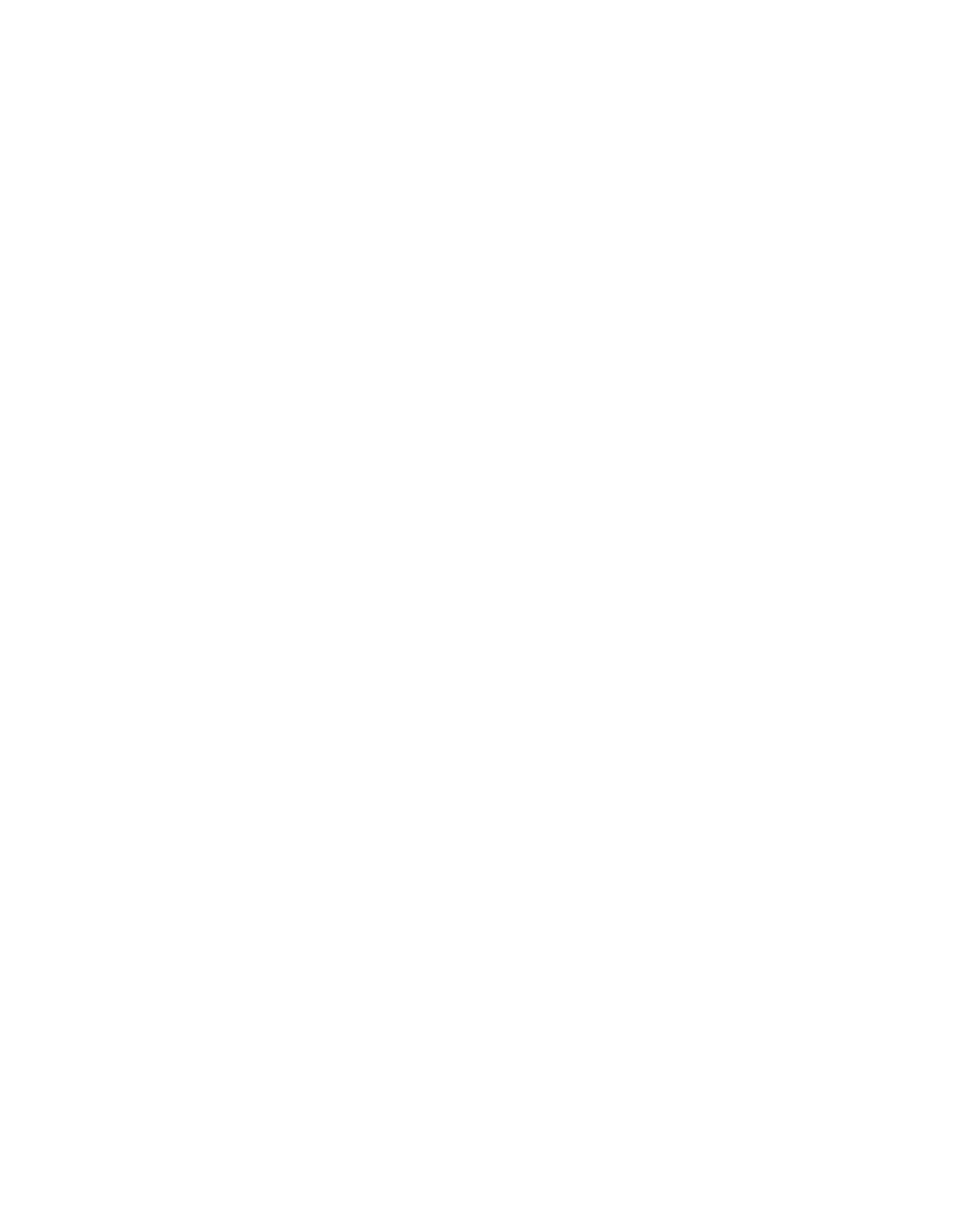Want to see two groups who make the Republicans and Democrats look like one big, happy family? Then put into one room those attorneys who believe in probate and those who prefer their clients manage their affairs with a Revocable Living Trust. You'll get as contentious an assembly as you could possibly hope for.

For seniors, the debate has special meaning because the vast majority of probate cases revolve around the affairs of those Americans age 60 and over. This report from the American Academy of Estate Planning Attorneys explores the reasons for the debate and offers guidelines to help seniors steer clear of the fray.

#### **WHAT IS PROBATE?**

Just what is probate? First, it's important to note that it comes in two "flavors." Living probate is a legal process that determines your fate when you cannot, generally because you've been disabled by injury, illness, or mental incapacity.

But, the more common form of probate is death probate…Death probate is the process that disposes of your estate after you die. Relying on a will as your primary dispositive plan virtually guarantees that your estate will go through probate. But then again, so will dying without any estate plan at all.

Probate is designed to create a "final accounting" upon death. Now, this is not the same as when one stands before the pearly gates, but is intended to wrap up one's earthly affairs. Probate, the legal process of "proving up" a will, or verifying that a will is valid, takes place in one of two instances. First, if a person dies leaving behind a will, or second, if the deceased has died intestate, that is, has not left behind a will or estate plan of any type or the will cannot be found. In both of these instances, state law governs the actions taken by those left behind. In the first case, the probate process will verify the existence and validity of the decedent's will, provide for the appointment of an executor, or personal representative, who will then carry out an inventory of the estate and pay any claims and estate taxes due against the estate. Then the executor will manage the distribution of any remaining assets.

If no will is left behind or the will cannot be found, each state has its own laws covering distribution of assets, and the probate process will ensure that creditors are paid and distribution takes place according to these laws.

Many attorneys would draw your attention to the problems that come with probate: red tape, expense, publicity, delay, loss of control, and in the case of living probate, potential for personal humiliation.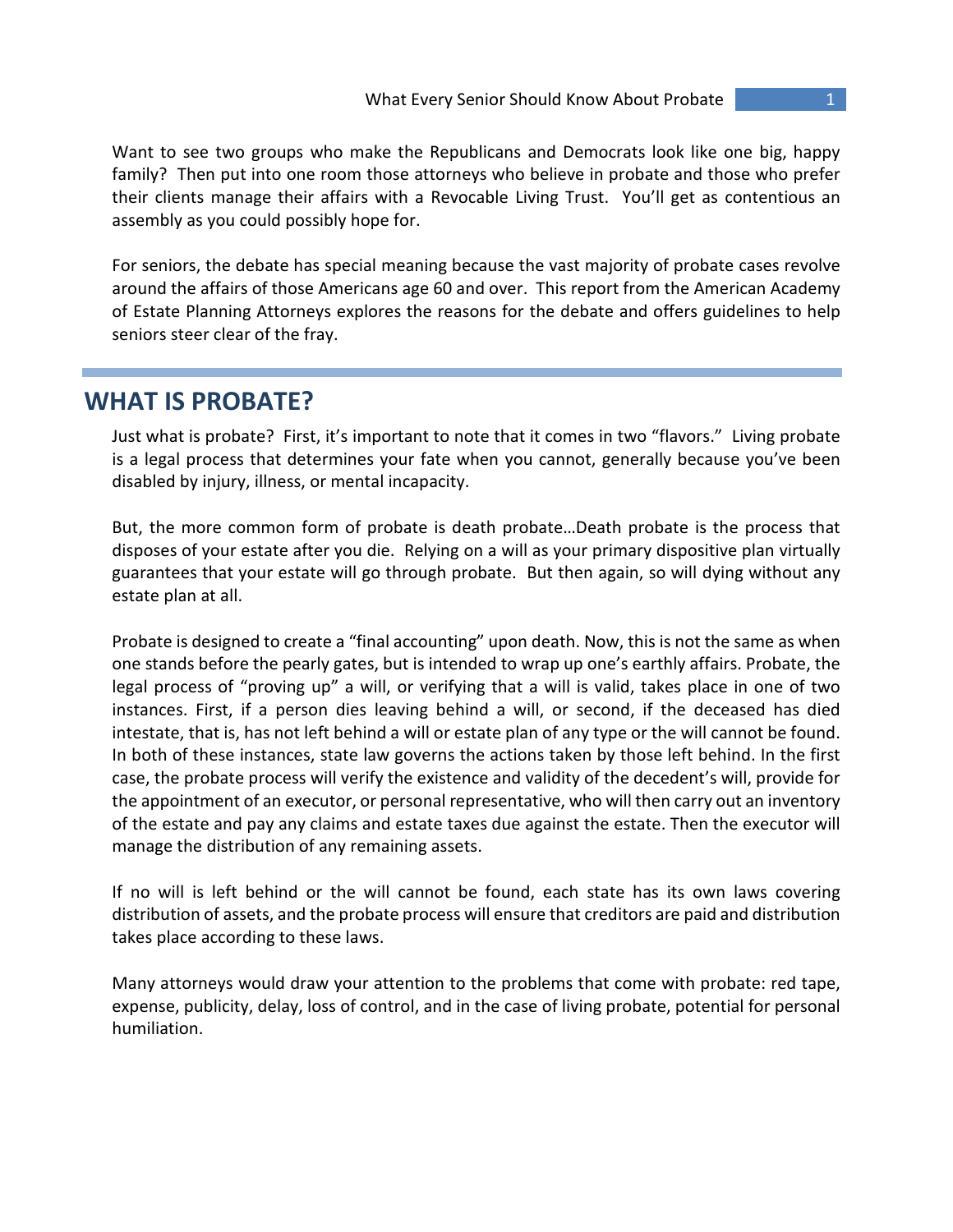## **IS PROBATE EVEN NECESSARY?**

"Death Probate" has these primary functions:

- It verifies the validity of your will.
- It inventories and establishes the value of your significant assets.
- It provides your creditors with the opportunity to make claims against your estate.
- It gives disgruntled family members a forum for challenging your will.
- Lastly, when all these steps have been completed, it transfers the title to your property to your heirs, as you've instructed in your will.

Do you really need probate to accomplish these tasks? No. There are alternatives such as the Revocable Living Trust.

## **HOW TO AVOID PROBATE WITH A LIVING TRUST**

Whether you die with a will or without one, probate will be required if you owned any property in your own name.

A Living Trust makes probate unnecessary by changing the way you own your property. Although you still have absolute control over all your assets, just as if you owned them directly, you do not own property in your own name. Instead, your Living Trust owns your property. And you own your Living Trust.

At first blush, that can sound like a scary proposition. But it isn't, because you are the trust maker, the trust owner and trust beneficiary. So you and you alone control your trust and the assets it owns. You can buy, sell, trade, derive income from, mortgage and give away your trust assets, just as before. You can change your trust, add to it, or even revoke it any time you want. Bottom line: the fact that your trust owns your property has little, if any, impact on the way you live and conduct business each day.

But what a difference the trust makes when you die. Then, the person you've chosen to take charge of your trust, your successor trustee, steps in and follows your direction for the disposition of your estate. Because you owned no property in your own name, there's no need for probate. So there's no publicity and, compared to probate, very little expense, delay or inconvenience for your family.

Living Trusts are also indispensable for avoiding the indignity of living probate, the court proceedings that determine who will oversee your affairs in the event of your disability. A Living Trust helps you ensure that your physical and financial needs are handled as you would want them to be.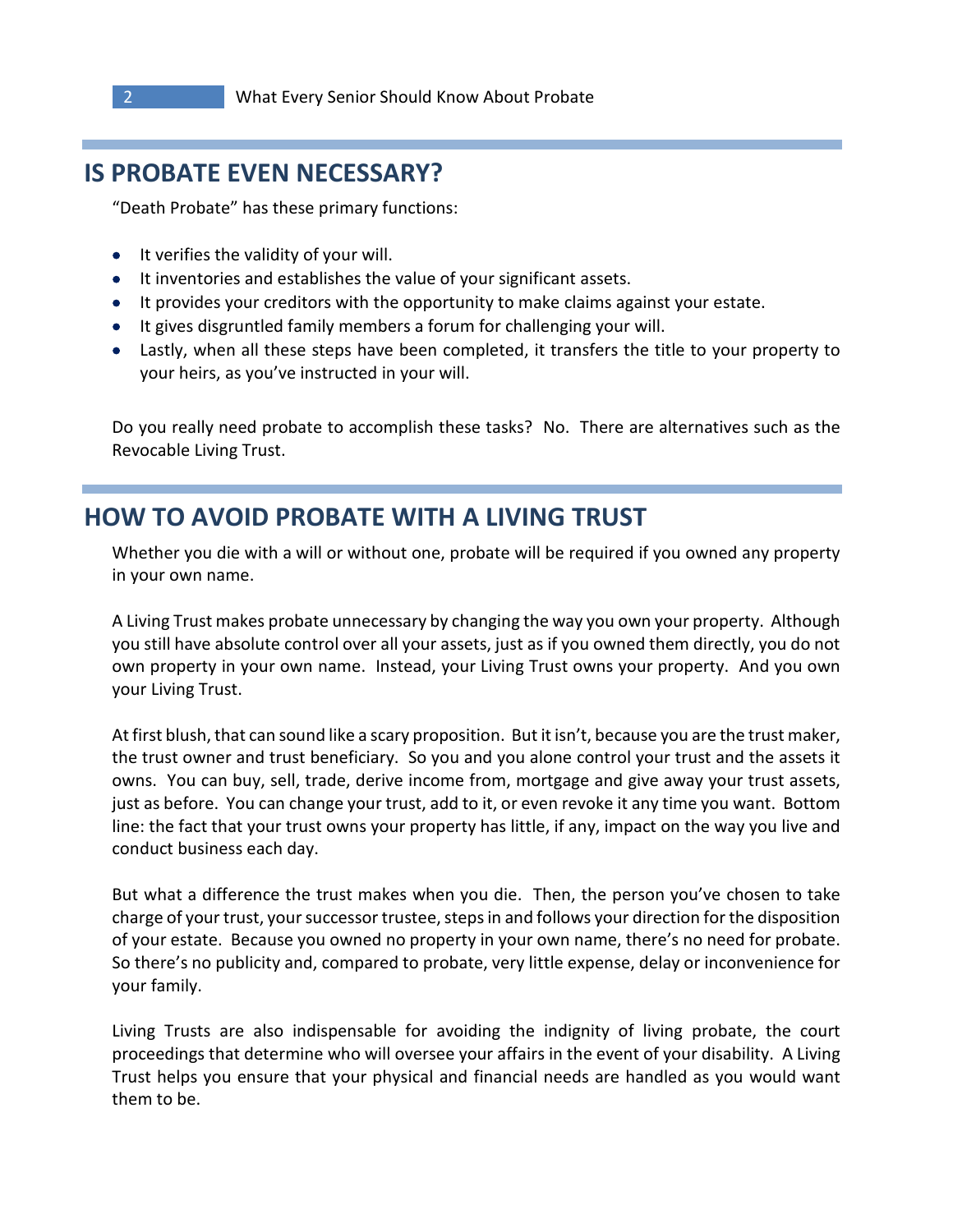The Living Trust isn't exactly a new idea. Its origins date back hundreds of years. More importantly for Americans, the concept has been used in the U.S. since 1765 when Patrick Henry drafted a trust for Robert Morris, governor of the Colony of Virginia. During this century its many proponents have included John F. Kennedy, William Waldorf Astor, John D. Rockefeller, H. L. Hunt, Bing Crosby and Frank Sinatra. As consumers become better educated about the pitfalls of probate, all signs point to Living Trusts becoming even more popular in the years ahead.

#### **JUST FOR THE WEALTHY?**

Now that you know all the problems that probate entails, it's probably the last thing you'd want to bequeath your loved ones. But is it a strategy worth pursuing only if you're a Rockefeller or Vanderbilt?

Absolutely not. Even if your estate is valued at no more than \$100,000, you should probably have a Living Trust to avoid death probate. And regardless of how much your estate is worth, you should definitely have a Living Trust if you want to avoid living probate.

Who should you turn to for help with your Living Trust? The American Academy of Estate Planning Attorneys recommends that you start with an attorney who concentrates on this area of the law. That's the best way to ensure that your legal professional has invested the time and energy to providing you with the most current estate planning techniques.

But be wary. Remember that wills and probate are also estate planning tools. So make sure your attorney focuses on the Living Trust, rather than wills.

### **GETTING THE MOST FROM YOUR LIVING TRUST**

Once you've worked with your estate planning attorney to draw up your Living Trust, don't stop there. Taking advantage of everything this powerful estate planning tool has to offer requires these final steps:

- Make sure you fund your Living Trust. Remember that it only works if the title to your property has been transferred to the trust. If you keep your property in your own name, you've defeated its purpose. These days, most financial advisors are experienced in funding Living Trusts, so be sure to turn to your advisor for help if you need it.
- Keep your Living Trust current. As you acquire new property, be sure that you transfer title to these assets to your Living Trust.
- Ideally, a Living Trust is a living, breathing document, and a plan that will serve you for many years to come. That means, however, that you've got to take the time to have it updated as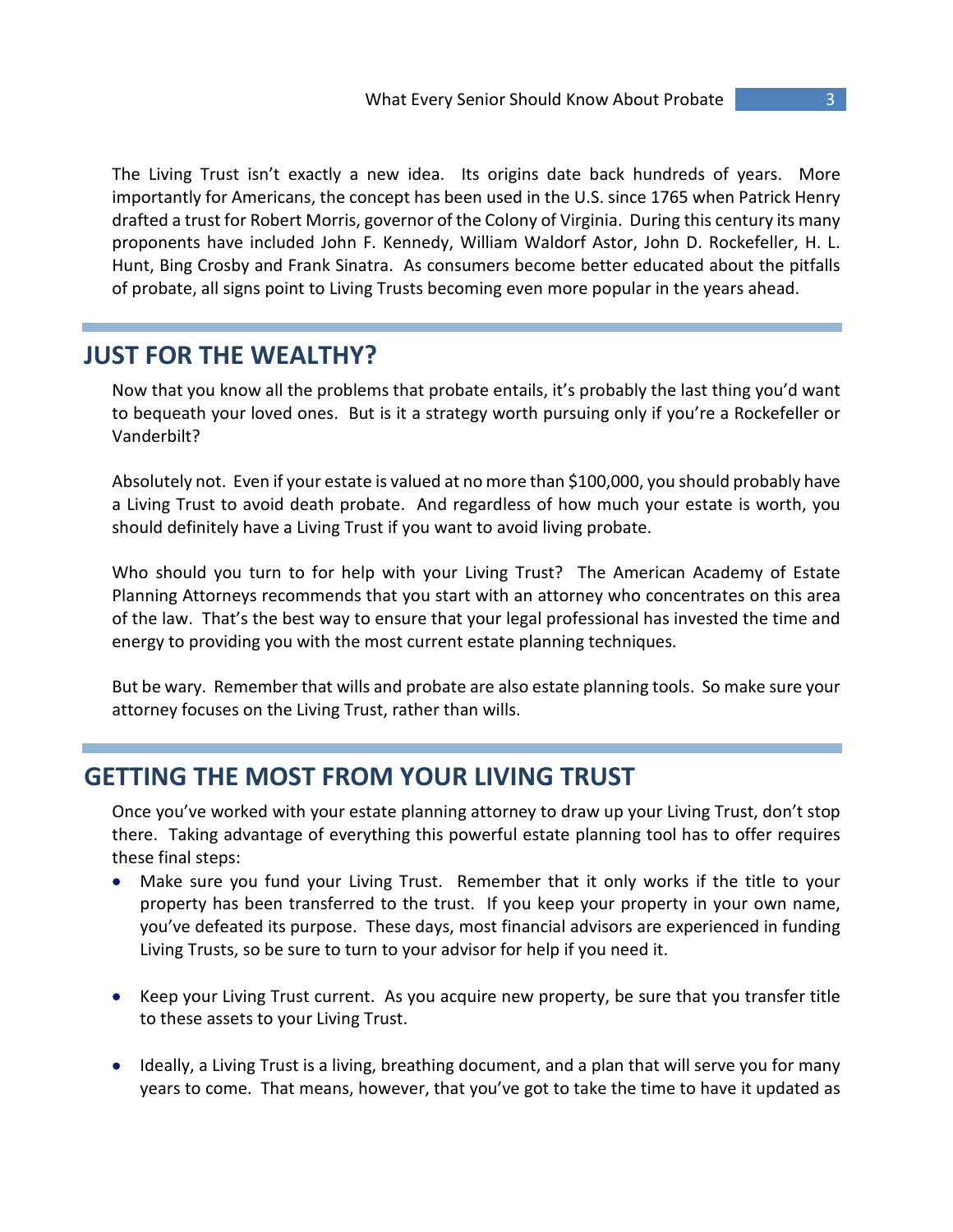your family's situation, your goals, and your needs change. A good estate planning attorney will stay in touch with you over the years to ensure your Living Trust continues to serve you well.

#### **PENNY WISE, POUND FOOLISH**

Yes, it is true that a Living Trust will cost you more up front than a "discount" will. But in estate plans, as in all other areas, you get what you pay for. The bargain you buy today might just cost you or your heirs a fortune – your fortune – down the road.